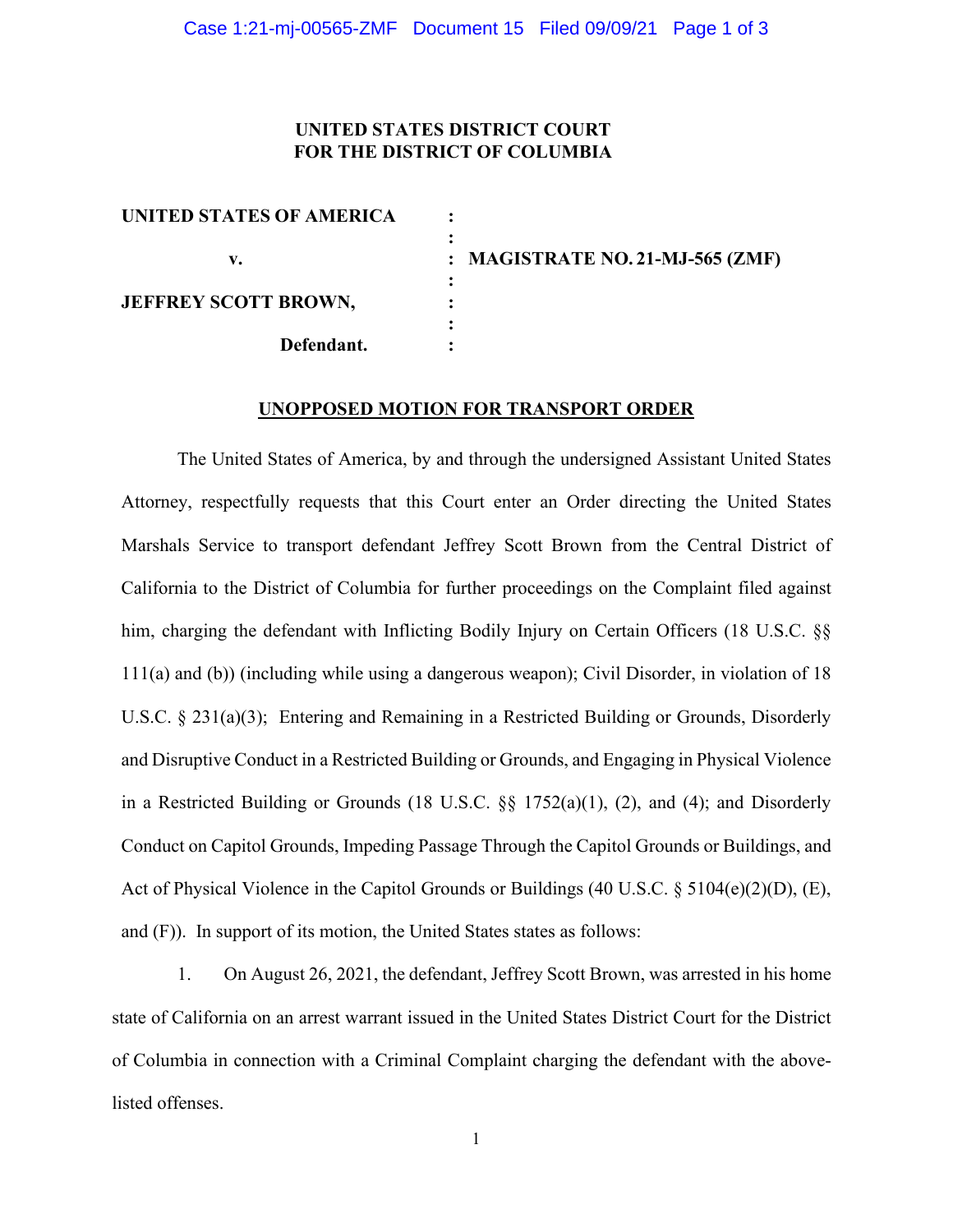#### Case 1:21-mj-00565-ZMF Document 15 Filed 09/09/21 Page 2 of 3

2. Defendant Brown made his initial appearance on August 26, 2021 before a magistrate judge in the Central District of California. At his initial appearance, the government made a motion to detain the defendant without bond pending trial.

3. On August 26, 2021, a magistrate judge in the Central District of California held a detention hearing. At the conclusion of the hearing, the magistrate judge denied the government's motion to detain the defendant without bond pending trial and released him.

4. An Assistant United States Attorney for the Central District of California orally moved to stay the defendant's release pending an appeal by the government. The magistrate judge denied that request.

5. The United States filed in this Court an Emergency Motion to Review the Court's Release Order on August 26, 2021.

6. On September 3, 2021, Acting Chief Judge Rudolph Contreras Issued an Order Granting the Government's Motion to Revoke Release Order (ECF 13). The Court ordered Defendant Brown to report to the federal courthouse in California by September 7, 2021.

7. On September 7, 2021, Defendant Brown turned himself in in California.

8. In order to have the Defendant transferred to the District of Columbia, to resolve the pending charges, and to conduct further proceedings in this matter, the defendant, who remains detained, needs to be transported to the District of Columbia by the United States Marshals Service.

Accordingly, the United States moves this Court to issue an Order directing the United States Marshals Service to transport defendant Jeffrey Scott Brown forthwith to the District of Columbia for further proceedings.

Respectfully submitted,

2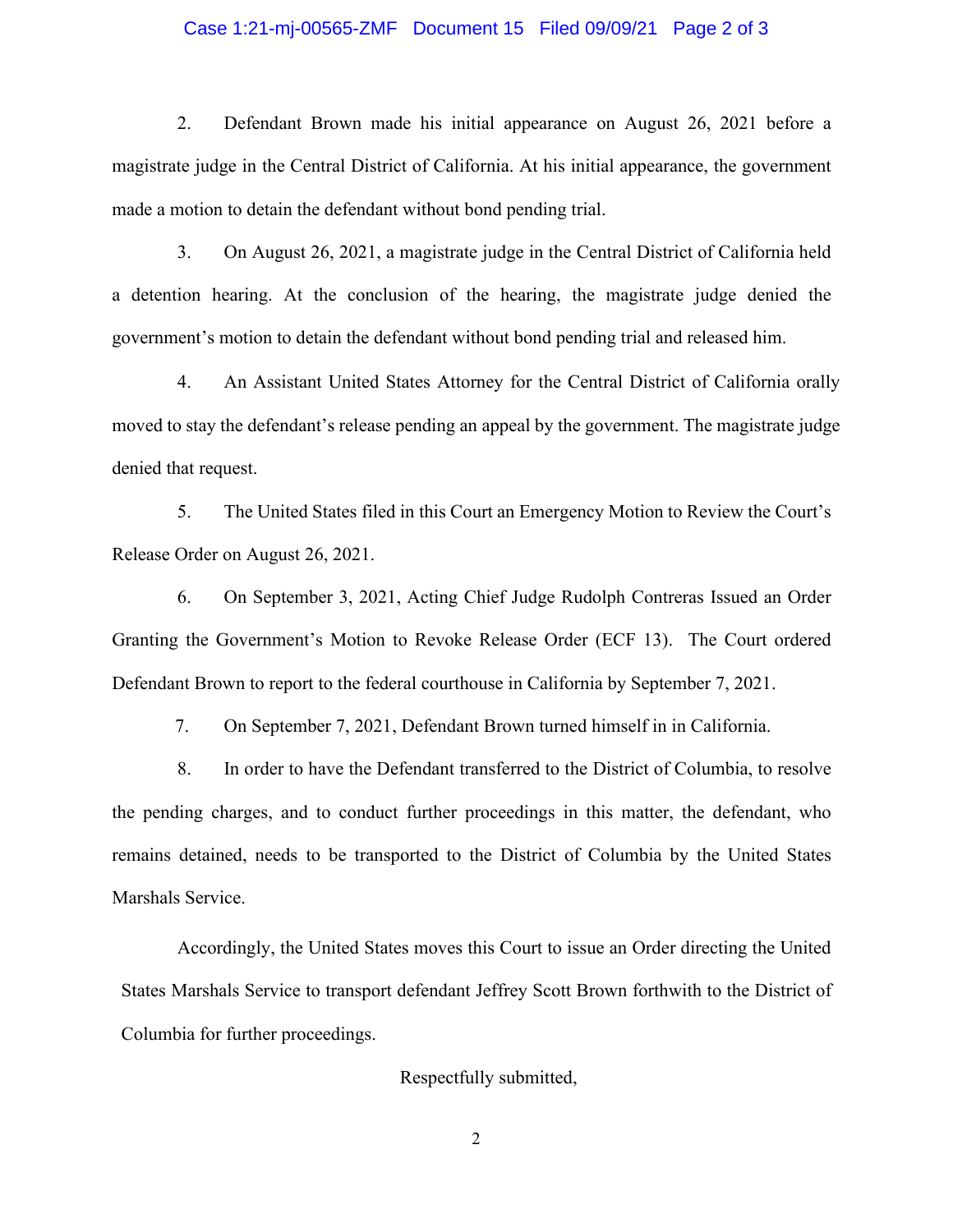### CHANNING D. PHILLIPS ACTING UNITED STATES ATTORNEY

By: /s/ *Mitra Jafary-Hariri* MITRA JAFARY-HARIRI Assistant United States Attorney Detailee MI Bar No. P74460 211 W. Fort Street, Suite 2001 Detroit, MI 48226 mitra.jafary-hariri@usdoj.gov  $(313)$  226-9632